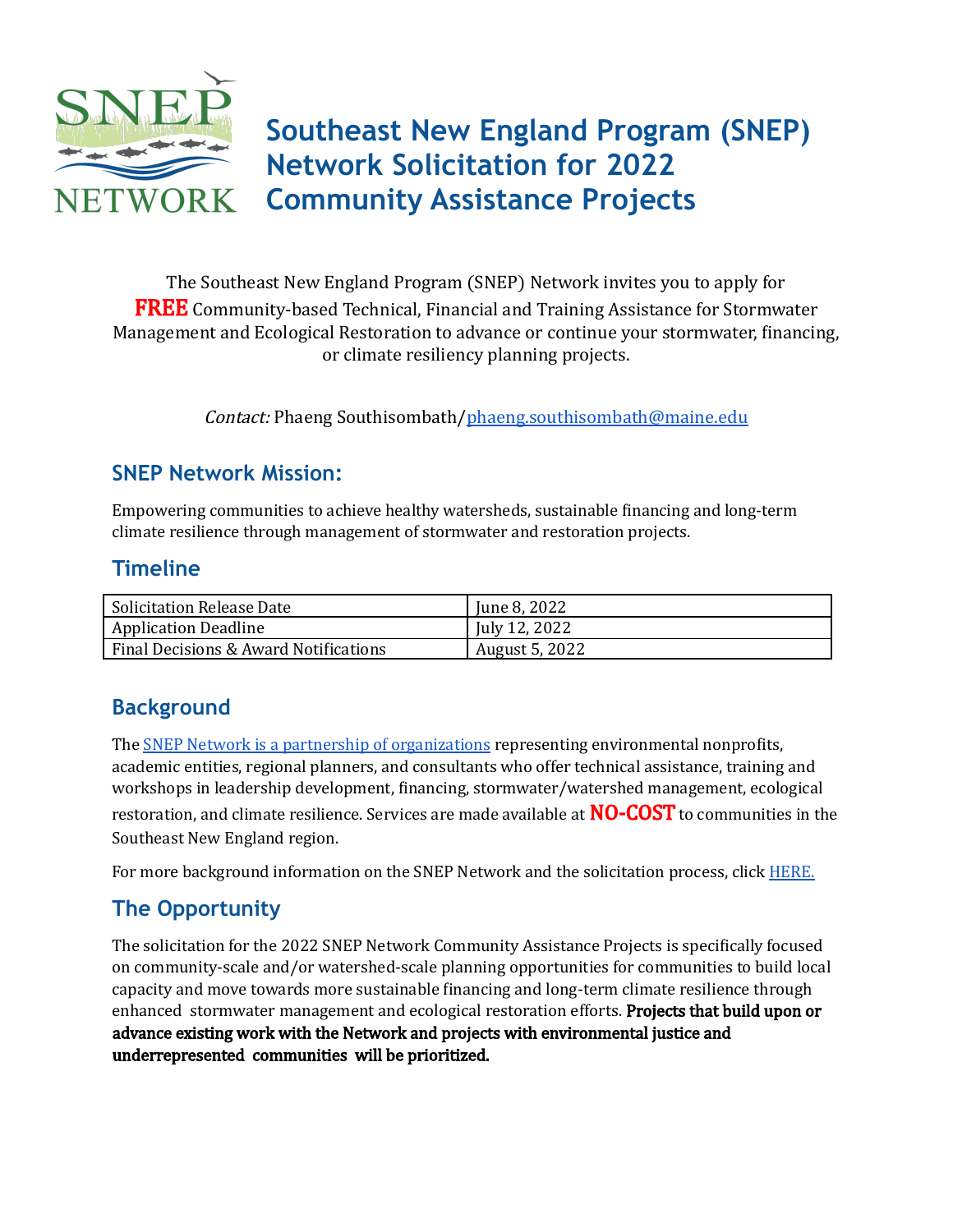Municipalities, tribes and/or organizations must have their leadership's support for the project and must commit leadership and/or staff participation in the project. This offering of SNEP Network training and technical services will be delivered between September 1, 2022 and September 30, 2023.

The SNEP Network is offering the following training and technical services for the 2022 Community Assistance Projects Solicitation:

- Participation in the Stormwater Planning Series to build community cohesion in approach to retrofitting drainage systems to address identified stormwater problems
- Sustainable Funding and Financing (e.g., climate planning, prioritization, and finance, leadership engagement, stormwater or other forms of environmental finance, etc.)
- Assessment of bylaw/ordinances to support low impact development (LID) and green infrastructure (GI) planning and designs
- Guidance on riparian buffer restoration work and communication strategies
- Stormwater planning and management
- Other services (A full list of SNEP Network Partner services is available [HERE.\)](https://snepnetwork.org/wp-content/uploads/2022/06/SNEP-Services-Matrix_Round-3-CFP.pdf)

A core group representing the community's leadership will work with the SNEP Network team to develop a detailed schedule of customized services to meet the community's needs as described in their responses to this CFP. While this technical assistance will help improve awareness of best practices and may help communities meet the requirements of MS4 (stormwater) permits, meeting specific MS4 permit requirements is not the main goal. The Network acknowledges that state governments and/or regional organizations in Massachusetts and Rhode Island have made significant investments and progress assisting with municipal community resilience, and our services are intended to complement and leverage this ongoing work. The SNEP Network will prioritize projects that build upon or advance existing work with the Network and/or projects that advance environmental justice.

Past community assistance projects can be found **HERE**.

# **How to Indicate Interest**

Submit a Call for Participants Application to the New England Environmental Finance Center (NE EFC) via the SNEP Network's website at:

<https://snepnetwork.org/community-assistance-projects-round-3/>

Contact phaeng.southisombath@maine.edu for questions and assistance related to submissions including if you need an alternative format for submitting this application. More information check out the SNEP Network project [solicitation](https://snepnetwork.org/wp-content/uploads/2022/06/SNEP-Network_One-Pager-1.pdf) one pager and [Frequently](https://snepnetwork.org/wp-content/uploads/2022/06/SNEP-Network_FAQ-1.pdf) Asked Questions.

If you have specific questions about the viability of a proposed submission for services in advance of responding to this CFP, not covered in the FAQ, please do not hesitate to reach out to phaeng.southisombath@maine.edu.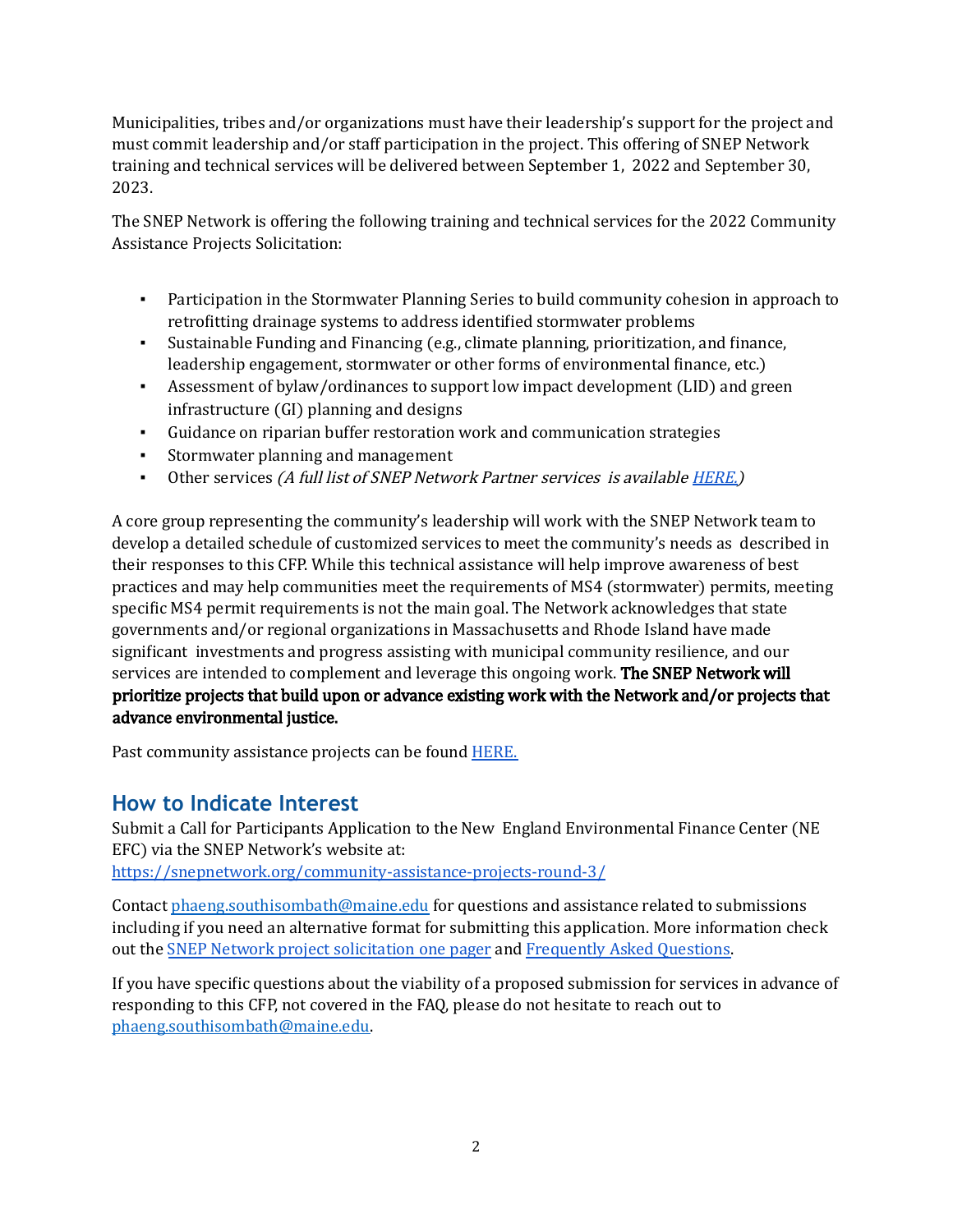# **The Application**

Applicants will be scored based on the following questions. Please download the [application](https://snepnetwork.org/community-assistance-projects-round-3/) [template](https://snepnetwork.org/community-assistance-projects-round-3/) and submit via the SNEP Network's Website at: https://snepnetwork.org/community-assistance-projects-round-3/

#### Applicants will be asked to select no more than 2 areas of technical assistance.

**Participation in the Stormwater Planning Series to build community cohesion in approach to** retrofitting drainage systems to address identified stormwater problems **Sustainable Funding and Financing (e.g., climate planning, prioritization, and finance,** leadership engagement, stormwater or other forms of environmental finance, etc.) ⬜ Assessment of bylaw/ordinances to support low impact development (LID) and green infrastructure (GI) planning and designs ⬜ Guidance on riparian buffer restoration work and communication strategies Stormwater planning and management Other services (Please specify)

Additionally, applicants will be asked to answer the following questions in 500 words or less, being as succinct as possible.

- 1. What water resource problem(s) or issue(s) are you seeking assistance to address?
- 2. What training and/or technical assistance is your community requesting?
- 3. Who would participate on behalf of your community, and what other groups would you partner with (please provide all names, positions, and organizations)?
- 4. Will this project impact communities of color, indigenous people, and/or economically disadvantaged sectors of your community? If so, please explain how, and how members of these communities will be engaged in this work.
- 5. How does your project advance your community's practice and/or capacity for long-term stormwater management and/or climate resilience?
- 6. Are you willing to be a mentor to other communities in the SNEP region? If so, in what areas can you provide expertise?